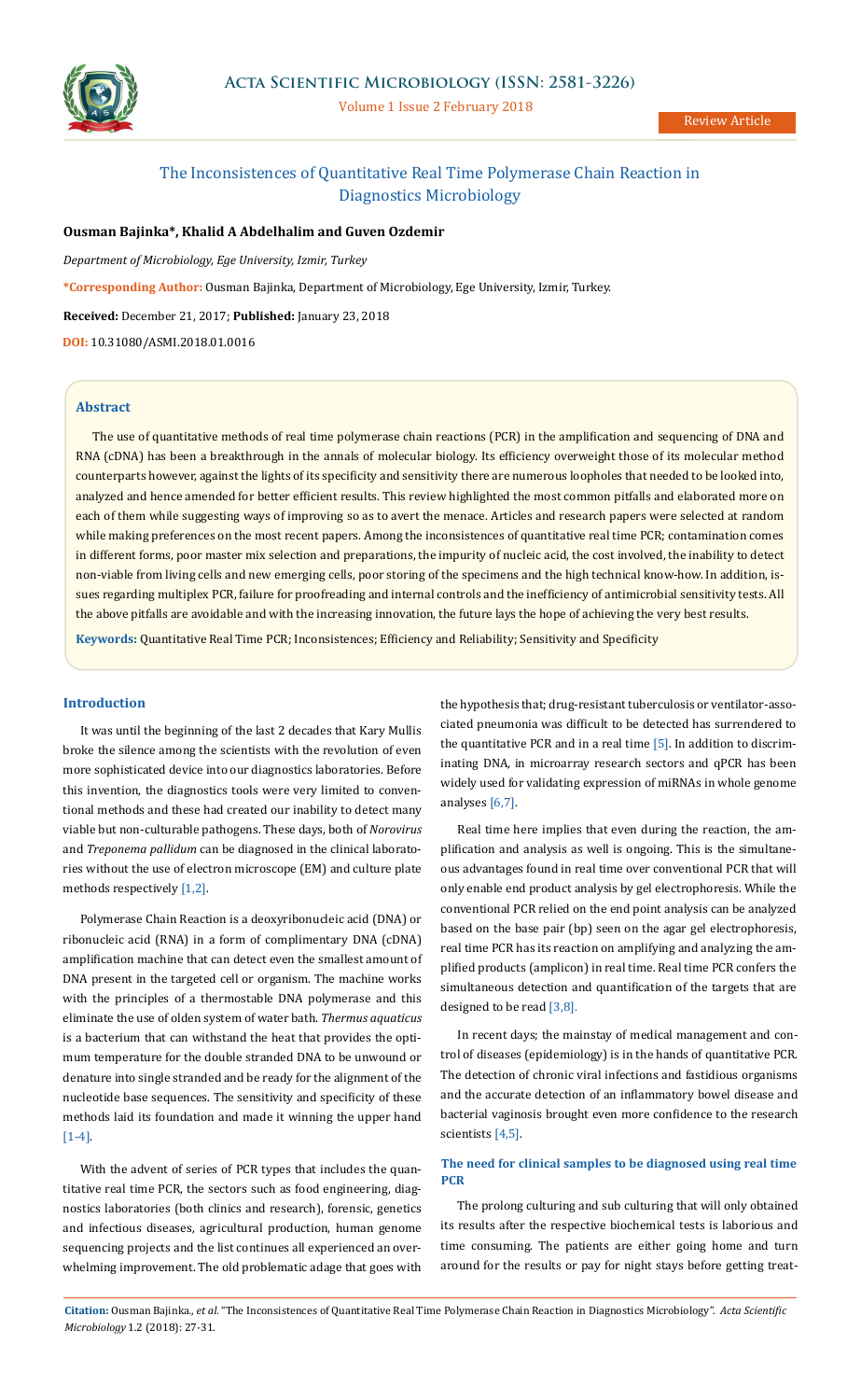However, since in every problem there some means of solution, to combat these phenomena, physical separations of laboratory specimens are needed for reagent preparations and specimen's preparation. The use of ultraviolet light (UV) and chemical inactivation of surface contamination by sodium hypochlorite is recommended for the amplification room. Negative controls can also help in detection of foreign particles.

while allowing the sample to be detected in the thermal cycler [2]. Internal positive control can easily be detected if inhibitory substances are present.

The incorporation of uracil-N-glycosylase into the amplification products that predigest the reaction mixture helps to knockout some contamination [2]. Sometimes no PCR sample is detected (false negative results) in the presences of substances like; hemoglobin, triglycerides, heparinized blood or therapeutics drugs. This is caused by their inhibitory effects; even whereas the infection agent is presence but would not show up  $[2]$ . To troubleshoot these inhibitory properties, dilution of samples prior to amplification is recommended. At least the inhibitory substances will be inhibited

Above all, aseptic methods are strictly advised. The decontamination using DNA decontamination solution (DNAzap™) helps to prevent cross contamination, this kills any DNA left over. A No Template Control (NTC) can be run to clean the thermocycler prior to the test. The absence of no amplified product made it clear and safe for the sample to be run [11].

Contaminations sources come in number and vary in the level of contaminating and hence affecting the results of our reactions. In real time PCR, we excelled in the minimization of the contaminants that would have been resulted if convectional PCR was used (real time PCR is carried in a single reaction tube system). However, we are still with the battle against the carryover contaminants. In real time, just as in any other tube system of amplification has number of risks as to the reactions coming in contact with sample residues left not clean prior to the running of the new cycle reactions. The commensals that are often found either on the patients or health care provider or better still environmental aerosols may affect the amplifying of the targeted organism and may lead to false positive results. In addition, these foreign DNAs or particles can as well inhibit the amplification and hence the targeted cells would not be amplified. Human error during the pipetting contributes in no small ways as to the alteration of the results (the negligence of not following aseptic methods of sample transfer and during Nanodrop quantification) [2,4].

## **The Reasons for the inconsistency of the results gained by quantitative real time PCR Contaminations**

The designing of the probe that are specific to distinct organism and the conditions in which these probes are optimized has been a great factor that determines the results of the real time PCR reaction. Out of no doubt, there are number of unidentified or non-discovered organism that brought difficulties in the sequence based-methods. This is due to the similarities or their proximity on the basis of phylogenetic. In fact among the commercial available kits and assay, there exist inconsistences of the assay platforms and this has gone as far as to different laboratories [5]. In addition, for Invasive Fungal diseases, the selection of specific primers often are accompanied with errors. This is due to the proximity of the genes of targeted organism [12].

#### **The Master Mix Selection and Reaction Design**

Real time PCR as a highly sensitive device would detect any DNA (dead or alive) during the reaction so long it's the targeted DNA design for amplification. The life of cycle of diseases causing organism normally correlates with the stages of diseases development. Real time PCR still possesses some irregularities as to the identification of stages of diseases and as mentioned above, one of these is the inability to discriminate live cells from dead ones [12].

#### **The inability to target viable cells**

ment based on the results obtained after days. The introduction of real time PCR has drastically shortened this waiting time from days to hours. The sensitivity (ability to detect even the smallest amount of DNA) and specificity (the ability to detect only the target sequences or organism) of nucleic acid-based tests gain its popularity and the need to established concrete diagnostics [1,5]. The sooner the establishment of the diagnostics results, the better for the treatment and the lesser the patients prone to contamination. Once the wards or laboratories are piled up with patients and specimens respectively, the prevalence of healthcare and hospital acquired infections are high. However, these conditions are well improved on with the introduction of real time PCR in the laboratories  $[1,4]$ . Since it came to the light that there are series of pathogenic microbes that are unable to grow or culture in the labs (the appropriate nutritive requirements are yet to be known), the idea of growing for colonies to give results is almost substituted with the non-culture detectable methods conferred by real time PCR. Even the slow growing *Mycobacterium tuberculosis* can now be detected and its risk of specimen treatment has reduced [1,2]. Another reason why real time PCR will still gain popularity in our laboratories is its ability to carry out antimicrobial susceptibility tests [2,9]. In the diagnosis of visceral *leishmaniasis*, real time PCR is sensitive even for immunocompromized and immunocompetent patients [10].

These artifact measurements can be minimized with the use of propidium monoazide (PM) prior to the nucleic acids extraction. Depending on the characteristic features of PM, it does not enter in cells that have structural integrity. They are normally connected to extracellular DNA or dead DNA (non-viable). PM intercalates into double stranded nucleic acids with chemical cross-links formed

with bright light exposure [4,5].

The decision to choose among the commercial dyes often leads to opting for the cheaper wherein the non-specificities are most of the times tampered. While melting curve analysis is required for SYBR green amplified products, the TaqMan and molecular beacons gives an improved specificity [11,13,14].

The use of primer design software is strongly recommended. The melting temperature (Tm) of primer/probe is profoundly important to be noted in the amplification settings. In addition, the sequences of nucleotides and the inclusion of primers that can read exon-exon junction would knock down unwanted amplification organisms. Most often, variations might occur due to wellto-well however, this can be reduced by the use of ROX dye when added to the master mix [11].

The use of Nanodrop to quantify the amount of DNA has a wide spread popularity. However, this method needs to be monitored as to how specific the machine can quantify nucleic acid. The purity of the DNA prior to the amplification expresses how accurate the results will be. If the sample size is too small to be amplified, or a foreign (non-targeted organism) is quantified by the Nanodrop machine, this will obviously give false negative results [5,15]. For RNA, once the quality is hindered, the quantitative results are mostly irrelevant. RNA must be pure and cleared away from DNA molecules and free of nucleases for extended storage. The efficiency of the RT reaction would be hugely limited if the RNA is impure. It is recommended that RNA should be extracted from either a fresh tissue or treated with RNA stabilization solutions [11].

## **Insufficiency of the target organism and impurity of nucleic acid**

The establishment of fully fletch molecular laboratories for both research and clinical laboratories is still a dream that has not been realized. One of the reasons is the cost-effectiveness involved in buying equipment and reagents. Even after the establishment of the laboratory, with the most appropriate equipment, an extra

#### **The costs involved in buying and maintaining**

28

**Citation:** Ousman Bajinka*., et al.* "The Inconsistences of Quantitative Real Time Polymerase Chain Reaction in Diagnostics Microbiology". *Acta Scientific Microbiology* 1.2 (2018): 27-31.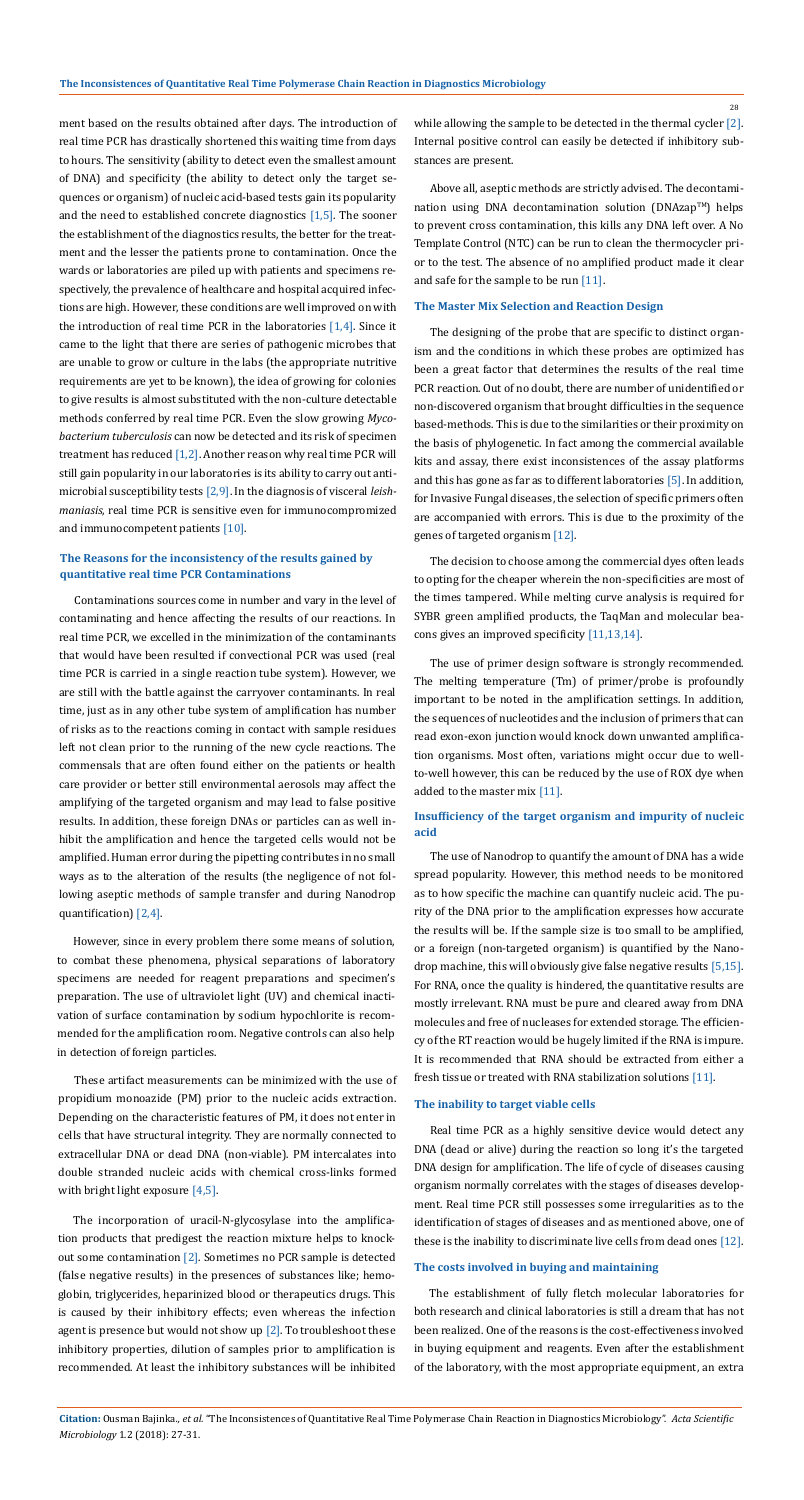cost goes to the licensing and for the access to the database systems. Although with the use PCR that enables results of patients to be known in matter of house due to its accuracy in speed and the quickening of the Turn-Around-Time (TAT), the costs involved or attached per sample cannot match the cheaper or almost free of charge nature of culture-based methods. In fact the use of the most developed conventional methods like rapid antigen test results are available in matters of minutes [1,4,5,16].

Second to the cost involved in maintaining and buying of reagents are the limited available commercial kits. Until today, not all the pathogens have commercialized test kits to be detected by real time PCR. This insufficient number of test kits made the speedy device crawled with regards to its wide spreading. Until and unless, all the known pathogenic agents (bacterial, viral and fungal) have their highly specific test kits in commerce, the establishment of real time PCR in epidemiology and clinical laboratories will be hindered drastically [5].

#### **Improper Storage and Specimen Processing**

Real time PCR results are likely to be affected if proper and the very aseptic methods are not employed in the preparation and storing of samples and reagents prior to the usage. Collection time is very crucial as old stored nucleic acids for amplification in the refrigerator might become either denatured or cross contaminated by other specimens. The temperature range of particular samples as well, should be thoroughly understood. Not all DNA or RNA can perform optimal under the same temperature at the same period of storage. A typical example is *West Nile virus*; the viral titer is 10-fold lower per 24 hours at 28°C when compared to 4°C. DNA must be stored at 4°C or at -20°C and RNA ideally should be stored at -80°C while [2].

#### **The sophisticated technical expertise**

Among the modern techniques used in the modern laboratories, real time PCR still remains simple and convenient to use. However, the simpler the methods, the lesser the cautions are taken and the more the errors, are prone. Although assay designs are commercial and this comes with manufacturer instructions, the laboratory technicians decide to use traditional assays and this brought differentiations and either of those designs is not correct and result to incorrect results. Another cumbersome expertise that is crucial to any nucleic acid amplification is the extraction of DNA. DNA extractions come with different methods and these are based on one's own experiences without making thorough references to the standards specified by each group of organism. The resulting inappropriate method of extraction might not produce the targeted DNA instead an artifacts. The non-optimized reaction conditions and environments also affect the amplicon. Although not to a large extent, the specimen type and collection of the specimens also affect the outcome of the real time PCR efficiency. One of the unforeseen cases is the improper storage of both of the kits and known DNA molecules. DNA polymerase enzyme must only be stored in -21 degree until ready for usage [5].

One of the most cumbersome and rare understandings with regards to real time PCR are; the selection of the perfect chemistry, normalization gene and the methods of quantitation to be used. These technical confusions come as a result of the number of various choices available. Absolute versus relative quantitative methods are widely used when it comes to quantitation [17]. Also, in the aim of obtaining an accurate CT values, and for the most abundant sample, the baseline should be set at least two cycles earlier than Ct value [17].

#### **The inability to detect an emerging new species**

In research laboratories as in contrast to the clinical laboratories, the mere detection and quantification of targeted pathogen has never been a key interest. Research simply involves trying to discover the uncovered and this has to do with the flexibility of the method employed. Real time PCR, unlike culture-based methods does not have the ability to detect a new or emerging organism in a single reaction. The reaction conditions are design so much so that it is specific to only the targeted organism. Culture basedmethods enable the growing and detection of new emerging organisms. This gives an upper hand to culture based methods. In a situation where PCR kits are to be commercialized to detect any emerging new species or genus; the time involved, the expertise and the cost would be enough to compelled one to resort to the traditionally culture based methods. Except broad-based PCR, none of the PCR type's technology can detect the occurrences of an organism whose primer is not assayed [4,5,12].

#### **Issues regarding Multiplex PCR**

In the business world, maximizing profit with the limited or minimized input is the main aim for any entrepreneur. So do the real time PCR world and disease diagnostic sectors. The amplification of multiple pathogens or pathogenic agent in a single reaction tubes with specific probes and proper primer design sounds more than science. Multiplex real time PCR has the ability to detect many DNAs of known organisms in single reaction tube with the optimized primer concentration, PCR buffers, DNA polymerase and deoxynucleosidetriphosphates (dent's) [18]. This is mostly used in diseases control units and as internal controls  $[4]$ . However, this reaction suffered a considerable sensitivity issues. Since one single reaction tube is to produce a result that is distinct to the targeted sequences, a single imbalance of the reaction mixture will produce nonspecific PCR products. In contrast to its singleplex counterpart, a promising specific product is gained.

In addition to non-specificity; the imbalance of the qualities of the DNAs of the targeted organisms to be co-amplified and a poor quality DNA or even less starting copy number will give rise to late threshold cycle. Although in the diagnostics laboratories, Multiplex PCR are known for detecting internal controls, optimizing multiplex real time PCR for detection of infectious organism is very cumbersome and alters to results while discriminating the sensitivity of the test.

29

**Citation:** Ousman Bajinka*., et al.* "The Inconsistences of Quantitative Real Time Polymerase Chain Reaction in Diagnostics Microbiology". *Acta Scientific Microbiology* 1.2 (2018): 27-31.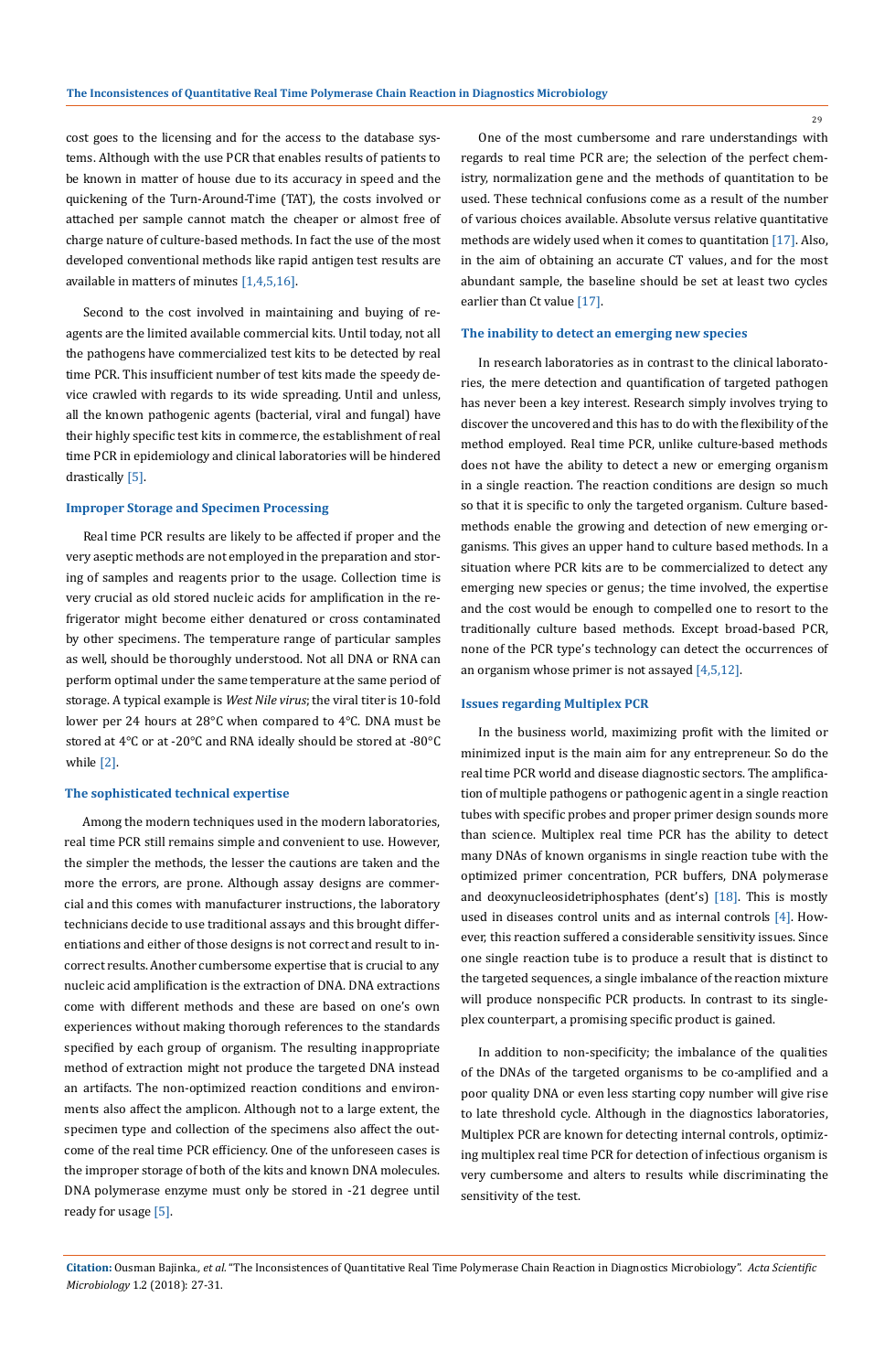#### **The absences of quality control**

The use of 'gold method' (reference method) in establishing concordant results has been the key to all the diagnostic laboratories. There are number of nucleic acid database established and open to public not only for PCR but also for other molecular methods. The variations that results from sample to sample are ought to be corrected by normalization. These methods are chiefly employed in gene expressions. Control genes are usually normalized against the PCR results and a typical example are 3-actin and housekeeping genes for quantitative PCR and in quantitative RT-PCR gene control respectively [17,19,20]. In addition, the addition of 18S rRNA is less variant in gene expression when compared with ß-actin or GAPDH as internal controls [19].

#### **The absences of Proofreading**

Disincorporation (misincorporation) is the term related to nucleotide incorporation errors in PCR methods. Lack of proofreading may often results to the errors in Nucleotides Corporation. The initial taq has not 3' to 5' exonuclease activity. Based on the previous assumptions, one of the reasons for this error is starting with the low target numbers. Failure to add the proofreading enzyme (Pfu, isolated from *Pyrococcus furiosus*) leads to mismatch in the any subsequent rounds. In addition to Pfu enzyme, there are commercial available enzymes that help knock down the mismatches and ensure efficient proofreading service (Efficiency in amplification). 5' exonuclease activity is used as an option despite its impacts in reducing the efficiency of reaction. In multiplex reactions, instead of this exonuclease activity, Stoffel fragment of Taq is added to inhibit the existence of exonuclease activity [4,20].

#### **Detection of Antimicrobial Resistance**

The use of real time PCR to detect antimicrobial resistance is thought to be a very reliable and faultless. However, the mechanisms of these resistance microorganisms comes in various strategies; one examples are while some are single genetic polymorphisms, many others are in multiple genetic polymorphisms. A very effective assay is required to detect these widely varied sequences for the antimicrobial to be detected. To worsen the situation, until today many types of molecular genetics mechanisms for some antimicrobial resistances are not yet known. Another challenging factor is the evolving nature of the antimicrobial resistances. A constant development of new assays are required in order to keep tract of the detection accuracy, otherwise using wrong assay for a particular resistance detection would be the order of the day. In clinical laboratories, the waiting time for these would experiences delays when the use of fastidious organisms or very slow growing organisms that will take days before they would be characterized by their susceptibility profiles [4].

#### **Conclusion**

It is believed that science is always the first when it comes to life. However, there has been a micro politics in every sector of our lives recently. The challenges aforementioned will be a thing of a past in a very near future. As new inventions are coming on our ways, even more improved technologies would create better outputs.

Despite these inconsistences, PCR as of do doubt has offered the scientific world ranging from reduced time, reduced space requirements and risk of contamination. Both in patients and outpatients settings, an appropriate therapy are ensured within hours with the use of PCR machines. The data analysis system brought by quantitative real time PCR is unbiased. It is one of the most common methods for measuring gene expression.

The inculcation of internal positive controls (IPC) with a welldesigned multiplex primers and probes serves as a better quality control.

Against all odds, a well-designed real time PCR experiment will still produce the most sensitive, efficient, reproducible and the fastest results in our modern day laboratories.

## **Bibliography**

- 1. [Bajinka O and Secka O. "Integration of Molecular Meth](https://www.omicsonline.org/open-access/integration-of-molecular-methods-into-microbiological-diagnostics-2471-9315-1000130.php?aid=87511)[ods into Microbiological Diagnostics".](https://www.omicsonline.org/open-access/integration-of-molecular-methods-into-microbiological-diagnostics-2471-9315-1000130.php?aid=87511) *Applied Micro Open Access* [3 \(2017\): 130.](https://www.omicsonline.org/open-access/integration-of-molecular-methods-into-microbiological-diagnostics-2471-9315-1000130.php?aid=87511)
- 2. [Morshed GM. "Molecular methods used in clinical labo](https://www.ncbi.nlm.nih.gov/pubmed/17328752)[ratory: prospects and pitfalls".](https://www.ncbi.nlm.nih.gov/pubmed/17328752) *FEMS Immunology and [Medical Microbiology](https://www.ncbi.nlm.nih.gov/pubmed/17328752)* 49.2 (2007): 184-191.
- 3. [Bajinka O and Ozdemir G. "The Validity of Singleplex and](http://www.rjlbpcs.com/article-pdf-downloads/2017/13/123.pdf)  [Multiplex real time PCR Detection and Quantification of](http://www.rjlbpcs.com/article-pdf-downloads/2017/13/123.pdf) [Waterborne Pathogens from Domestic to Industrial Wa](http://www.rjlbpcs.com/article-pdf-downloads/2017/13/123.pdf)ter". *[Research Journal of Pharmaceutical, Biological and](http://www.rjlbpcs.com/article-pdf-downloads/2017/13/123.pdf)  [Chemical Sciences](http://www.rjlbpcs.com/article-pdf-downloads/2017/13/123.pdf)* 3.1 (2017): 25.
- 4. Persing HD., *et al*. "Molecular microbiology: diagnostic principles and practice Book 2nd edition" (2003).
- 5. [David J Speers. "Clinical Applications of Molecular Biol](https://www.ncbi.nlm.nih.gov/pmc/articles/PMC1390794/)ogy for Infectious Diseases". *[Clinical Biochemist Reviews](https://www.ncbi.nlm.nih.gov/pmc/articles/PMC1390794/)* [27.1 \(2006\): 39-51.](https://www.ncbi.nlm.nih.gov/pmc/articles/PMC1390794/)
- 6. Gordanpour A., *et al*[. "MicroRNA Detection in Prostate](https://www.ncbi.nlm.nih.gov/pubmed/22643910)  [Tumors by Quantitative Real-time PCR \(qPCR\)".](https://www.ncbi.nlm.nih.gov/pubmed/22643910) *Journal [of Visualized Experiments](https://www.ncbi.nlm.nih.gov/pubmed/22643910)* 63 (2012): e3874.
- 7. Nikitina TV., *et al*[. "Use of the real-time RT-PCR method](https://www.ncbi.nlm.nih.gov/pubmed/14520871) [for investigation of small stable RNA expression level in](https://www.ncbi.nlm.nih.gov/pubmed/14520871) [human epidermoid carcinoma cells A431".](https://www.ncbi.nlm.nih.gov/pubmed/14520871) *Tsitologiia* [45.4 \(2003\): 392-402.](https://www.ncbi.nlm.nih.gov/pubmed/14520871)
- 8. Girones R., *et al*[. "Molecular detection of pathogens in](https://www.ncbi.nlm.nih.gov/pubmed/20619868)  [water--the pros and cons of molecular techniques".](https://www.ncbi.nlm.nih.gov/pubmed/20619868) *Water Research* [44.15 \(2010\): 4325-4339.](https://www.ncbi.nlm.nih.gov/pubmed/20619868)
- 9. Francino O., *et al*[. "Advantages of real-time PCR assay for](https://www.ncbi.nlm.nih.gov/pubmed/16473467)  [diagnosis and monitoring of canine leishmaniosis".](https://www.ncbi.nlm.nih.gov/pubmed/16473467) *Veterinary Parasitology* [137.3-4 \(2006\): 214-221.](https://www.ncbi.nlm.nih.gov/pubmed/16473467)
- 10. Antinori S., *et al*[. "Clinical use of polymerase chain reac](https://www.ncbi.nlm.nih.gov/pubmed/17516404)[tion performed on peripheral blood and bone marrow](https://www.ncbi.nlm.nih.gov/pubmed/17516404)  [samples for the diagnosis and monitoring of visceral](https://www.ncbi.nlm.nih.gov/pubmed/17516404)  [leishmaniasis in HIV-infected and HIV-uninfected pa](https://www.ncbi.nlm.nih.gov/pubmed/17516404)[tients: a single-center, 8-year experience in Italy and re](https://www.ncbi.nlm.nih.gov/pubmed/17516404)view of the literature". *[Clinical Infectious Diseases](https://www.ncbi.nlm.nih.gov/pubmed/17516404)* 44.12 [\(2007\): 1602-1610.](https://www.ncbi.nlm.nih.gov/pubmed/17516404)

30

**Citation:** Ousman Bajinka*., et al.* "The Inconsistences of Quantitative Real Time Polymerase Chain Reaction in Diagnostics Microbiology". *Acta Scientific Microbiology* 1.2 (2018): 27-31.